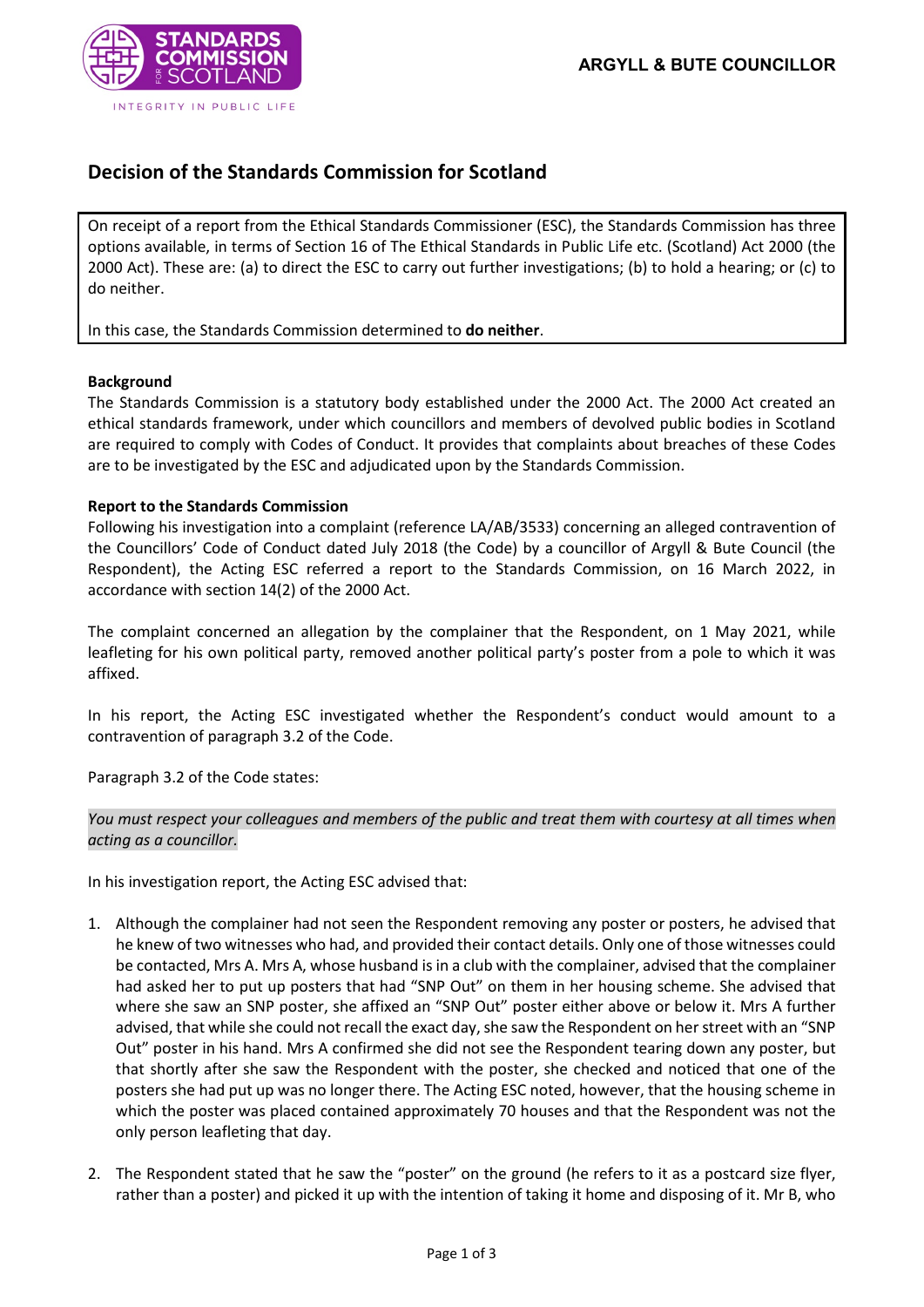

was assisting the Respondent with his leafleting, advised that the Respondent had shown him a "leaflet type thing". Mr B advised that the Respondent told him he had found it in the street.

- 3. The complainer could not recall what was written on the poster, but thought that it was from a "unionist club Scotland", and additionally was of the view that the poster related to a political party running in the Scottish Parliamentary election. Mrs A, Mr B and the Respondent all agreed that the item in question had "SNP Out" written on it, and that it did not relate to a political party running in the election. The Respondent said that the poster contained a web address for a "Scots4UK" Facebook group. The Acting ESC noted, with reference to the council's policy, that it did not appear to fall into the description of a "campaign poster" for election purposes. The Acting ESC further noted that it was likely that there were several items in circulation containing "SNP Out" on them, and concluded on the balance of probabilities that it did not relate to another party running in the Scottish Parliamentary election.
- 4. In removing such an item and taking it home to dispose of, the Acting ESC did not consider that the Respondent acted in an intentionally disrespectful manner, or without courtesy. Additionally, there was no evidence that the Respondent had damaged or defaced the item.

Having considered the various factors of the complaint and the evidence gathered, the Acting ESC concluded that the Respondent's conduct did not amount to a breach of the Code.

## **Reasons for Decision**

Having considered the terms of his report, the Standards Commission did not consider that it was necessary or appropriate to direct the Acting ESC to undertake any further investigation into the matter.

In making a decision about whether to hold a Hearing, the Standards Commission took into account both public interest and proportionality considerations, in accordance with its policy on Section 16 of the 2000 Act. A copy of the policy can be found at: [https://www.standardscommissionscotland.org.uk/cases.](https://www.standardscommissionscotland.org.uk/cases)

In assessing the public interest, the Standards Commission noted that a breach of the respect provisions in the Code could have the potential to lower the tone of political discourse and to bring the role of a councillor and the Council itself into disrepute. In this case, however, the Standards Commission was of the view that, on the face of it, there was no evidence of any such breach of the Code.

The Standards Commission noted that holding a Hearing (with the associated publicity) could promote the provisions of the Code, if it was found that the Respondent's conduct amounted to a breach of the Code. There could, therefore, be some limited public interest in holding a Hearing. Regardless of this, the Standards Commission was, however, also required to consider whether it would be proportionate to do so.

In considering proportionality, the Standards Commission noted that the Acting ESC, in his report, had reached the conclusion that the Respondent's conduct did not amount, on the face of it, to a breach of the Code. Having reviewed the evidence before it, the Standards Commission found no reason to depart from that conclusion.

The Standards Commission noted that the option to take no action had been included in the 2000 Act to ensure that neither the ethical standards framework, nor the Standards Commission, was brought into disrepute by spending public funds on unnecessary administrative or legal processes in cases that did not, on balance, warrant such action.

Having taken into account the above factors, and in particular the fact that it is not satisfied, on the face of it, that the conduct as established could amount to a breach of the Code, the Standards Commission concluded that it was neither proportionate, nor in the public interest, for it to hold a Hearing. The Standards Commission determined, therefore, to take no action on the referral.